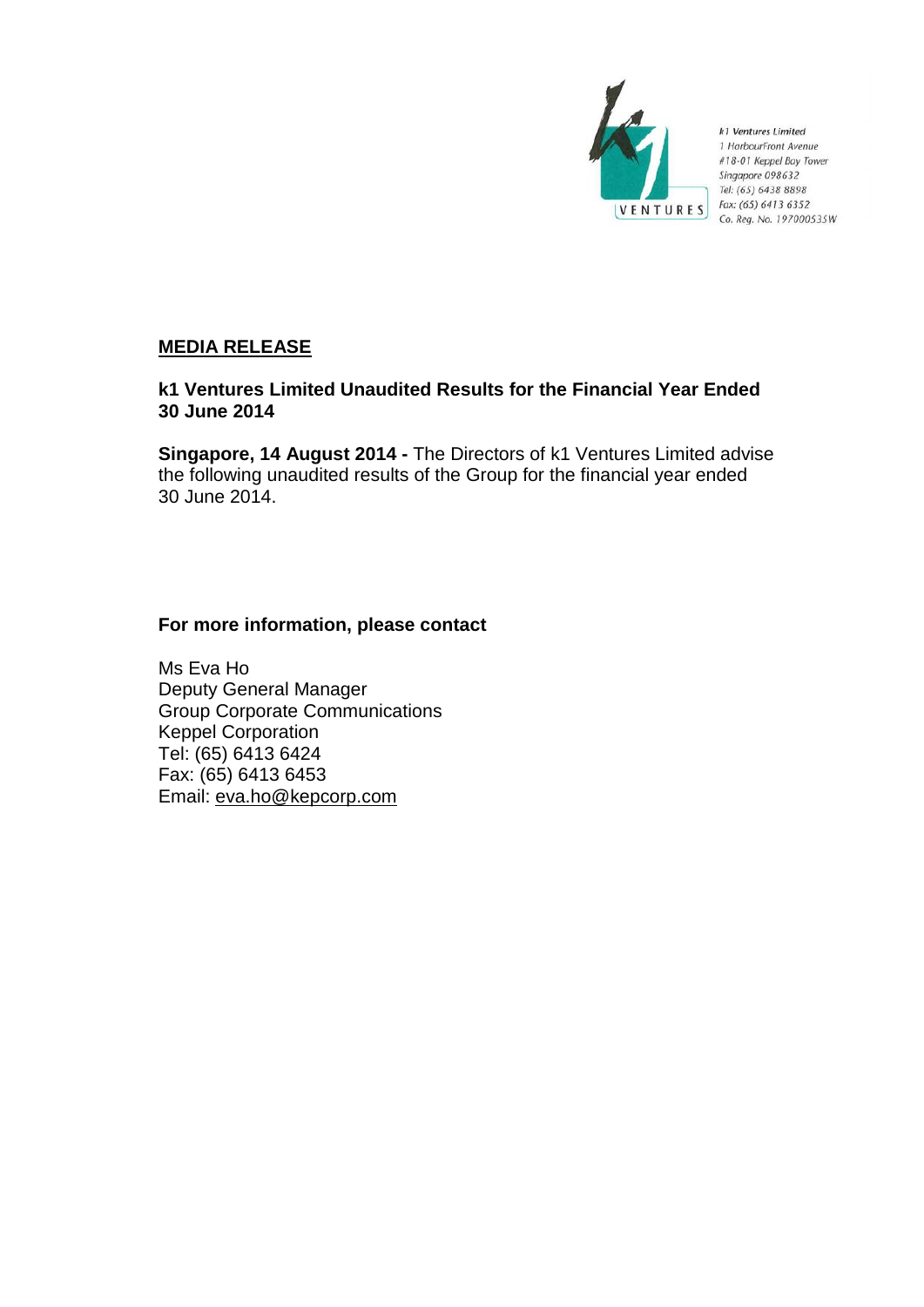# **K1 VENTURES LIMITED**

Co. Reg. No. 197000535W (Incorporated in the Republic of Singapore)

# **FULL YEAR 2014 FINANCIAL STATEMENTS & DIVIDEND ANNOUNCEMENT**

# **TABLE OF CONTENTS**

| Paragraph      | <b>Description</b>                                                                                                                       | Page     |
|----------------|------------------------------------------------------------------------------------------------------------------------------------------|----------|
|                | <b>FINANCIAL STATEMENTS &amp; DIVIDEND ANNOUNCEMENT</b>                                                                                  | $1 - 16$ |
| 1              | <b>GROUP PROFIT AND LOSS ACCOUNT</b>                                                                                                     | 1        |
| $\overline{2}$ | CONSOLIDATED STATEMENT OF COMPREHENSIVE INCOME                                                                                           | 5        |
| 3              | <b>BALANCE SHEETS</b>                                                                                                                    | 6        |
| 4              | STATEMENTS OF CHANGES IN EQUITY                                                                                                          | 8        |
| 5              | CONSOLIDATED STATEMENT OF CASH FLOWS                                                                                                     | 10       |
| 6              | <b>AUDIT</b>                                                                                                                             | 11       |
| $\overline{7}$ | <b>AUDITORS' REPORT</b>                                                                                                                  | 11       |
| 8              | <b>ACCOUNTING POLICIES</b>                                                                                                               | 12       |
| 9              | CHANGES IN THE ACCOUNTING POLICIES                                                                                                       | 12       |
| 10             | REVIEW OF GROUP PERFORMANCE                                                                                                              | 12       |
| 11             | <b>VARIANCE FROM FORECAST STATEMENT</b>                                                                                                  | 12       |
| 12             | <b>PROSPECTS</b>                                                                                                                         | 13       |
| 13             | <b>DIVIDEND</b>                                                                                                                          | 13       |
| 14             | <b>SEGMENT ANALYSIS</b>                                                                                                                  | 14       |
| 15             | <b>REVIEW OF SEGMENT PERFORMANCE</b>                                                                                                     | 16       |
| 16             | <b>INTERESTED PERSON TRANSACTIONS</b>                                                                                                    | 16       |
| 17             | REPORT OF PERSONS OCCUPYING MANAGERIAL POSITIONS<br>WHO ARE RELATED TO A DIRECTOR, CHIEF EXECUTIVE<br>OFFICER OR SUBSTANTIAL SHAREHOLDER | 16       |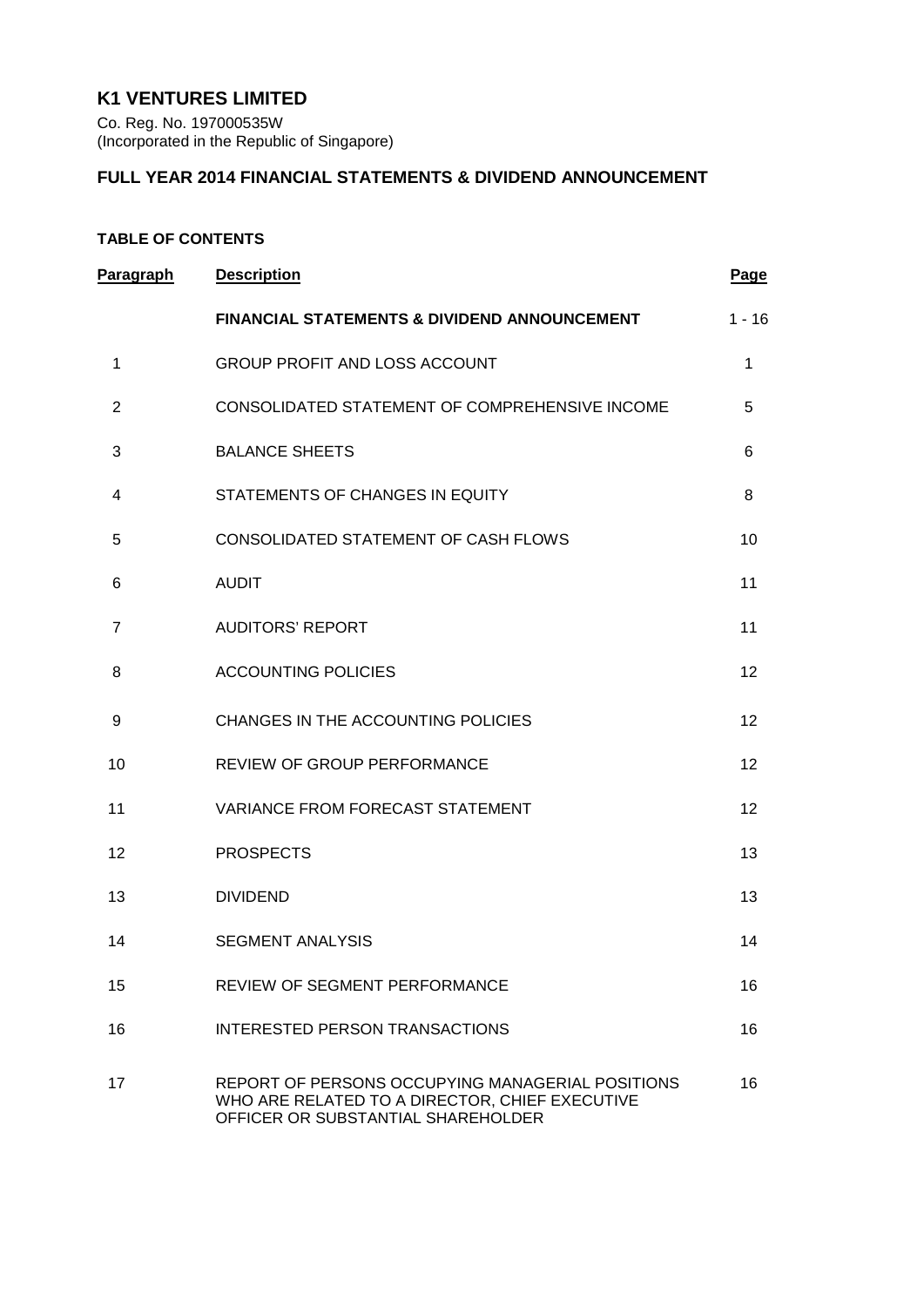# **K1 VENTURES LIMITED**

## **FULL YEAR 2014 FINANCIAL STATEMENTS & DIVIDEND ANNOUNCEMENT**

## **UNAUDITED RESULTS FOR THE YEAR ENDED 30 JUNE 2014**

The Directors of **k1 Ventures Limited** advise the following unaudited results of the Group for the year ended 30 June 2014.

### **1. GROUP PROFIT AND LOSS ACCOUNT for the year ended 30 June 2014**

|                                                                            | 1 Jul 13<br>to |                     | 1 Jul 12<br>to      |             |  |
|----------------------------------------------------------------------------|----------------|---------------------|---------------------|-------------|--|
|                                                                            | Note           | 30 Jun 14<br>\$'000 | 30 Jun 13<br>\$'000 | $+$ /(-) %  |  |
| <b>Continuing operations</b>                                               |                |                     |                     |             |  |
| <b>Revenue</b>                                                             | 1a             | 31,644              | 95,938              | (67.0)      |  |
| Net carrying value of investment disposed                                  |                |                     | (25, 831)           | NM          |  |
| Staff costs<br>Depreciation and amortisation                               |                | (181)<br>(1)        | (162)               | 11.7<br>NM. |  |
| Other operating expenses                                                   |                | (5,688)             | (5,033)             | 13.0        |  |
| <b>Operating profit</b>                                                    |                | 25,774              | 64,912              | (60.3)      |  |
| Foreign exchange (loss)/gain                                               |                | (324)               | 735                 | NM          |  |
| <b>Profit before tax</b>                                                   | 1 <sub>b</sub> | 25,450              | 65,647              | (61.2)      |  |
| Taxation                                                                   | 1 <sub>c</sub> | (5, 335)            | (14,066)            | (62.1)      |  |
| <b>Profit from continuing operations</b>                                   |                | 20,115              | 51,581              | (61.0)      |  |
| <b>Discontinued operations</b>                                             |                |                     |                     |             |  |
| (Loss)/profit from discontinued operations<br>Profit for the year          | 1 <sub>g</sub> | (7, 012)<br>13,103  | 3,731<br>55,312     | <b>NM</b>   |  |
|                                                                            |                |                     |                     | (76.3)      |  |
| <b>Attributable to:</b><br>Shareholders of the Company                     |                |                     |                     |             |  |
| Profit from continuing operations                                          |                | 20,115              | 51,581              | (61.0)      |  |
| (Loss)/profit from discontinued operations                                 |                | (7, 343)            | 2,989               | NM          |  |
|                                                                            |                | 12,772              | 54,570              | (76.6)      |  |
| Non-controlling interests                                                  |                | 331                 | 742                 | (55.4)      |  |
|                                                                            |                | 13,103              | 55.312              | (76.3)      |  |
| <b>EBITDA*</b>                                                             |                | 25,451              | 65,647              | (61.2)      |  |
| Profit per ordinary share<br><b>Continuing and discontinued operations</b> |                |                     |                     |             |  |
| - basic                                                                    | 1 <sub>d</sub> | 0.59 <sub>cts</sub> | 2.52 cts            | (76.6)      |  |
| - diluted                                                                  | 1 <sub>d</sub> | 0.59 <sub>cts</sub> | 2.52 cts            | (76.6)      |  |
| <b>Continuing operations</b>                                               |                |                     |                     |             |  |
| - basic                                                                    | 1 <sub>d</sub> | 0.93 <sub>cts</sub> | 2.38 cts            | (61.0)      |  |
| - diluted                                                                  | 1d             | 0.93 <sub>cts</sub> | 2.38 cts            | (61.0)      |  |

*\* EBITDA is defined as profit before tax, finance expenses, depreciation and amortisation for continuing operations NM - Not meaningful*

*Note:*

*Discontinued operations reflect the Group's activities in Long Haul Holding Corp ("Helm"), the transportation leasing business in North America. Refer to note 1g for details. The profit and loss comparatives have been adjusted to conform to changes in presentation in the current year.*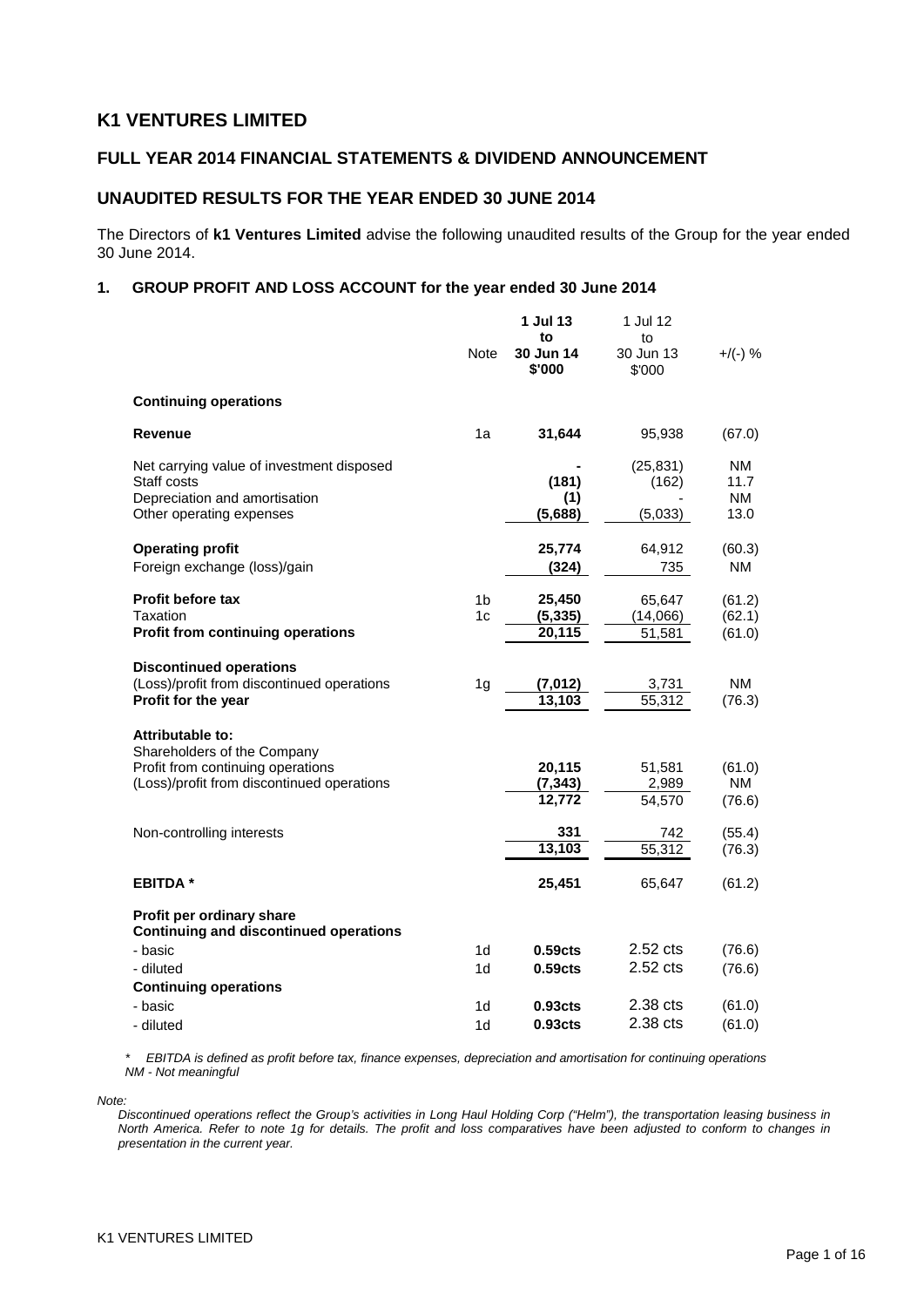## **NOTES TO GROUP PROFIT AND LOSS ACCOUNT**

## 1a. Breakdown of revenue

|                                            | 1 Jul 13<br>to      | 1 Jul 12<br>to      | $+$ /(-)<br>℅ |
|--------------------------------------------|---------------------|---------------------|---------------|
|                                            | 30 Jun 14<br>\$'000 | 30 Jun 13<br>\$'000 |               |
| <b>Continuing operations</b>               |                     |                     |               |
| Proceeds from sale of investments          | 12                  | 55,590              | (99.9)        |
| Investment income<br>Interest income from: | 31,523              | 40,298              | (21.8)        |
| - Related parties                          | 86                  | 7                   | >500.0        |
| - Others                                   | 25                  | 43                  | (41.9)        |
| Others                                     | (2)                 |                     | NM.           |
|                                            | 31,644              | 95,938              | (67.0)        |
| <b>Discontinued operations</b>             |                     |                     |               |
| Revenue from transportation leasing        | 43,506              | 64,875              | (32.9)        |
| Interest income                            |                     |                     |               |
| <b>Others</b>                              | 7,593               | 7,175               | 5.8           |
| Consideration for sale of business         | 176,423             |                     | NM.           |
|                                            | 227,523             | 72,051              | 215.8         |
|                                            | 259,167             | 167,989             | 54.3          |

1b. Pre-tax profit/(loss) of the Group is arrived at after crediting/(charging) the following:

|                                                                                                      | 1 Jul 13<br>to<br>30 Jun 14<br>\$'000 | 1 Jul 12<br>to<br>30 Jun 13<br>\$'000 | $+$ /(-)<br>%               |
|------------------------------------------------------------------------------------------------------|---------------------------------------|---------------------------------------|-----------------------------|
| <b>Continuing operations</b><br>Profit on sale of investments                                        | 12                                    | 29,759                                | (99.9)                      |
| <b>Discontinued operations</b>                                                                       |                                       |                                       |                             |
| Loss on disposal of subsidiary<br>Profit on disposal of fixed assets<br>Provision for doubtful debts | (8,675)<br>4,405<br>(1)               | 3.416<br>(6)                          | <b>NM</b><br>29.0<br>(83.3) |

1c. Group taxation from continuing operations in the current year includes an expense of \$2.0 million relating to under provision of tax at a wholly-owned subsidiary in the prior year.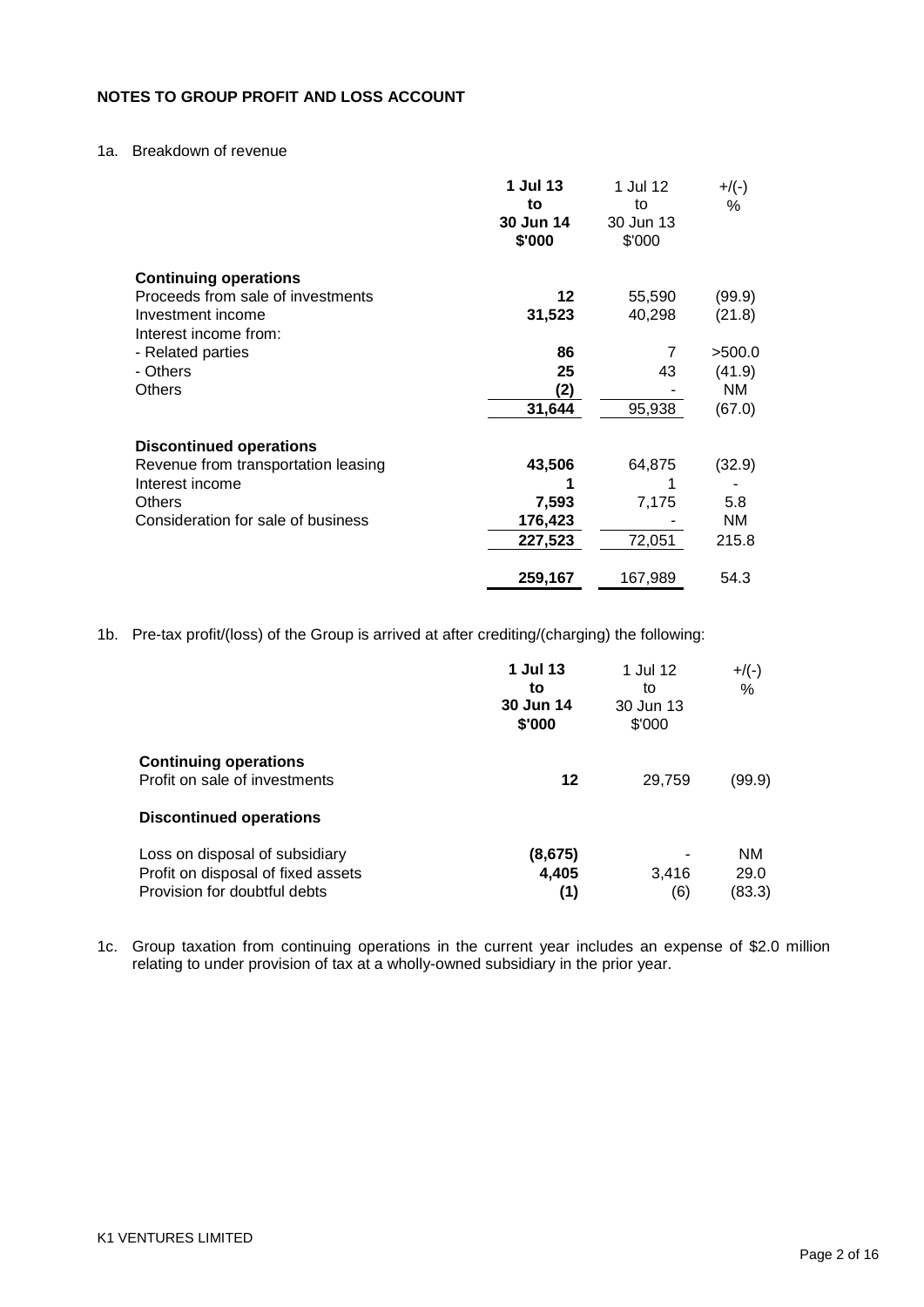## 1d. Profit per ordinary share

|                                                                                                                              | <b>GROUP</b> |            |         |
|------------------------------------------------------------------------------------------------------------------------------|--------------|------------|---------|
|                                                                                                                              | 1 Jul 13     | 1 Jul 12   | $+/(-)$ |
|                                                                                                                              | to           | to         | $\%$    |
|                                                                                                                              | 30 Jun 14    | 30 Jun 13  |         |
| <b>Continuing and discontinued operations</b>                                                                                |              |            |         |
| Profit per ordinary share of the Group based on net profit<br>attributable to shareholders:-                                 |              |            |         |
| Based on weighted average number of shares<br>(i)                                                                            | $0.59$ cts   | $2.52$ cts | (76.6)  |
| - Weighted average number of shares ('000)                                                                                   | 2,165,618    | 2,165,618  |         |
| On a fully diluted basis<br>(ii)                                                                                             | $0.59$ cts   | $2.52$ cts | (76.6)  |
| - Adjusted weighted average number of shares<br>(000)                                                                        | 2,165,618    | 2,165,618  |         |
| <b>Continuing operations</b><br>Profit per ordinary share of the Group based on net profit<br>attributable to shareholders:- |              |            |         |
| (i)<br>Based on weighted average number of shares                                                                            | $0.93$ cts   | 2.38 cts   | (61.0)  |
| - Weighted average number of shares ('000)                                                                                   | 2,165,618    | 2,165,618  |         |
| On a fully diluted basis<br>(ii)                                                                                             | $0.93$ cts   | 2.38 cts   | (61.0)  |
| - Adjusted weighted average number of shares<br>(000)                                                                        | 2,165,618    | 2,165,618  |         |
|                                                                                                                              |              |            |         |

- 1e. There was no extraordinary item during the year.
- 1f. Breakdown of revenue and operating profit (continuing and discontinued operations)

|                                                         | <b>GROUP</b> |           |           |
|---------------------------------------------------------|--------------|-----------|-----------|
|                                                         | 1 Jul 13     | 1 Jul 12  | $+$ /(-)  |
|                                                         | to           | to        | $\%$      |
|                                                         | 30 Jun 14    | 30 Jun 13 |           |
| <b>First half</b>                                       |              |           |           |
| Revenue reported for first half year                    | 58,337       | 68,245    | (14.5)    |
|                                                         |              |           |           |
| Operating profit after tax before deducting non-        | 18,677       | 30,398    | (38.6)    |
| controlling interests reported for first half year      |              |           |           |
|                                                         |              |           |           |
| <b>Second half</b>                                      |              |           |           |
| Revenue reported for second half year                   | 200,830      | 99,744    | 101.3     |
|                                                         |              |           |           |
| Operating (loss)/profit after tax before deducting non- | (5, 574)     | 24,914    | <b>NM</b> |
| controlling interests reported for second half year     |              |           |           |
|                                                         |              |           |           |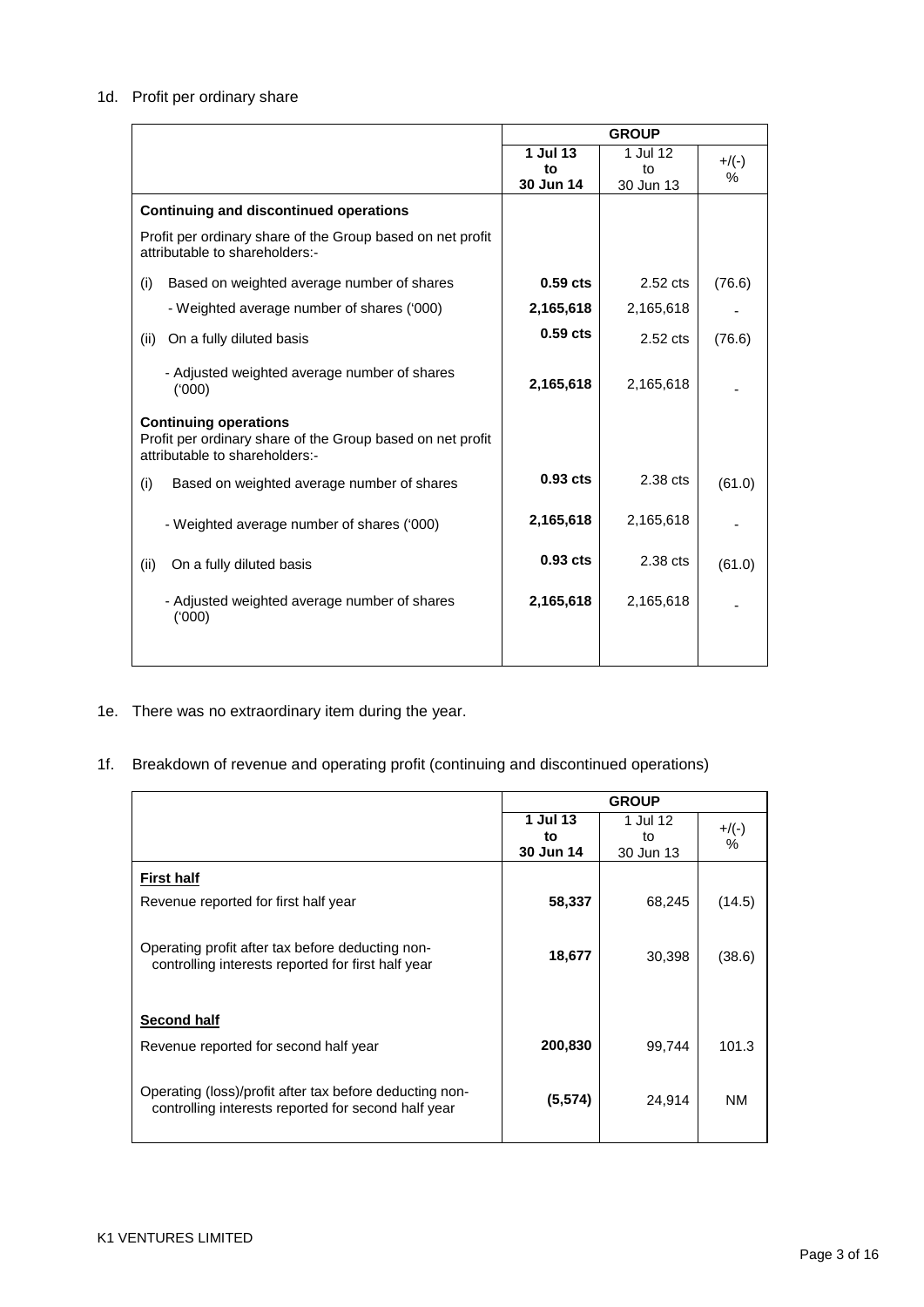## 1g. Discontinued operations

Discontinued operations reflect the Group's activities in Helm, the transportation leasing business in North America.

On 21 February 2014, the Company and its wholly-owned subsidiary, Focus Up Holdings Limited announced that they had entered into a definitive agreement and plan of merger for the sale of Helm. The transaction was completed on 15 April 2014.

i. An analysis of the results of discontinued operations is as follows:

|                                        | 1 Jul 13                   | 1 Jul 12                   |
|----------------------------------------|----------------------------|----------------------------|
|                                        | to<br>30 June 14<br>\$'000 | to<br>30 June 13<br>\$'000 |
| <b>Operations</b>                      |                            |                            |
| Revenue                                | 51,100                     | 72,051                     |
| Expenses                               | (45,539)                   | (65,783)                   |
| Operating profit                       | 5,561                      | 6,268                      |
| Finance expenses                       | (9,646)                    | (10, 938)                  |
| Share of results of associated company |                            |                            |
| and joint ventures                     | 6,953                      | 8,158                      |
| Profit before tax                      | 2,868                      | 3,488                      |
| Taxation                               | (1,205)                    | 243                        |
| Profit after tax                       | 1,663                      | 3,731                      |
| <b>Sale of business</b>                |                            |                            |
| Consideration                          | 176,423                    |                            |
| Net carrying value of assets disposed  | (185,098)                  |                            |
| Loss on disposal of discontinued       |                            |                            |
| operations                             | (8,675)                    |                            |
| (Loss)/profit after tax                | (7, 012)                   | 3,731                      |

ii. The impact of the discontinued operations on the cash flows of the Group is as follows:

|                      | 1 Jul 13          | 1 Jul 12   |
|----------------------|-------------------|------------|
|                      | to                | to         |
|                      | <b>30 June 14</b> | 30 June 13 |
|                      | \$'000            | \$'000     |
| Operating cash flows | 10,105            | 29.761     |
| Investing cash flows | (18, 827)         | (42, 782)  |
| Financing cash flows | 8,599             | (1,487)    |
| Net cash flows       | (123)             | (14,508)   |
|                      |                   |            |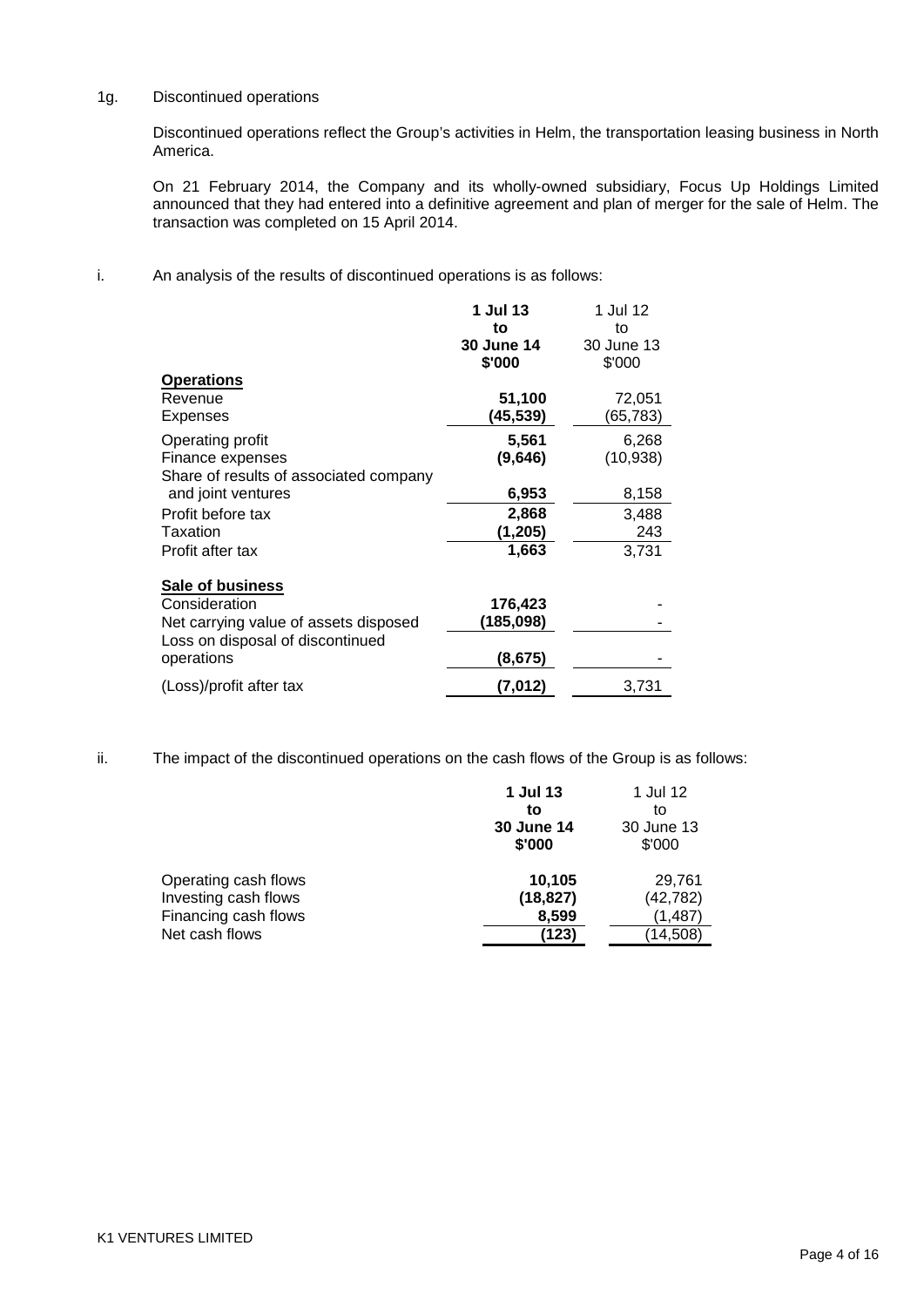# **2. CONSOLIDATED STATEMENT OF COMPREHENSIVE INCOME for the year ended 30 June 2014**

|                                                                                                      | 1 Jul 13<br>to<br>30 Jun 14<br>\$'000 | 1 Jul 12<br>to<br>30 Jun 13<br>\$'000 | $+/(-)$<br>℅ |
|------------------------------------------------------------------------------------------------------|---------------------------------------|---------------------------------------|--------------|
| Profit for the year                                                                                  | 13,103                                | 55,312                                | (76.3)       |
| Items that may be reclassified subsequently to<br>profit & loss account:                             |                                       |                                       |              |
| Fair value changes on available-for-sale investments                                                 | (5, 586)                              | 8,343                                 | <b>NM</b>    |
| Fair value changes on available-for-sale assets<br>realised & transferred to profit and loss account | (724)                                 | (19, 882)                             | (96.4)       |
| Exchange differences arising on consolidation                                                        | (4,053)                               | 487                                   | NM.          |
| Share of other comprehensive income                                                                  | 237                                   | 316                                   | (25.0)       |
| Realisation of reserves transferred to<br>profit and loss account upon disposal of subsidiary        | 55,337                                |                                       | ΝM           |
| Other comprehensive income/ (expense) for the<br>year                                                | 45,211                                | (10, 736)                             | <b>NM</b>    |
| Total comprehensive income for the year                                                              | 58,314                                | 44,576                                | 30.8         |
| Attributable to:                                                                                     |                                       |                                       |              |
| Shareholders of the Company                                                                          | 58,198                                | 43,686                                | 33.2         |
| Non-controlling interests                                                                            | 116                                   | 890                                   | NM.          |
|                                                                                                      | 58,314                                | 44,576                                | 30.8         |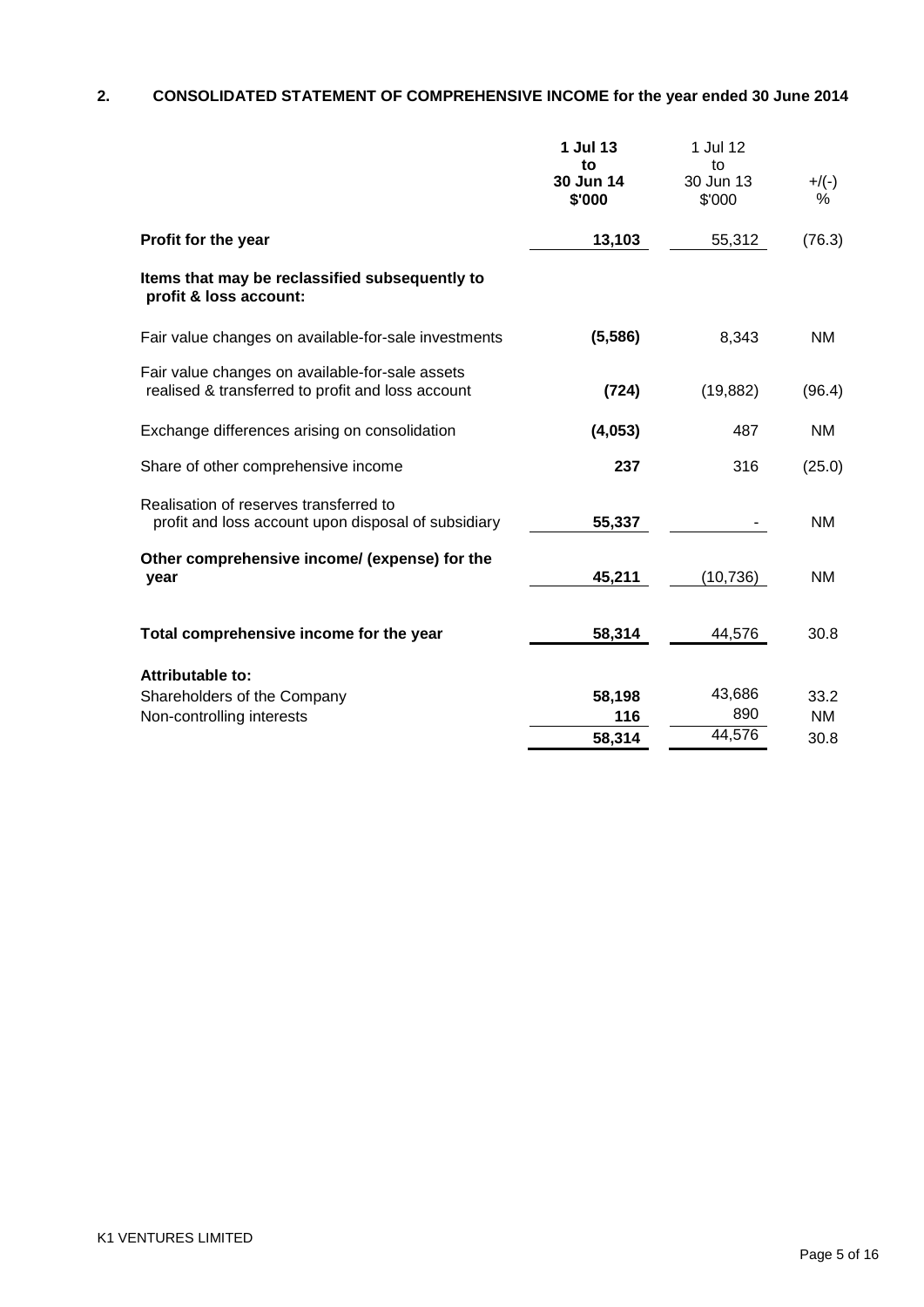# **3. BALANCE SHEETS as at 30 June 2014**

|                                                                  | Group     |           | Company   |            |
|------------------------------------------------------------------|-----------|-----------|-----------|------------|
|                                                                  | As at     | As at     | As at     | As at      |
|                                                                  | 30 Jun 14 | 30 Jun 13 | 30 Jun 14 | 30 Jun 13  |
|                                                                  | \$'000    | \$'000    | \$'000    | \$'000     |
| Share capital                                                    | 196,439   | 196,439   | 196,439   | 196,439    |
| <b>Reserves</b>                                                  | 60,080    | 153,475   | 5,588     | 100,166    |
| Share capital & reserves                                         | 256,519   | 349,914   | 202,027   | 296,605    |
| <b>Non-controlling interests</b>                                 |           | 32,123    |           |            |
| <b>Capital employed</b>                                          | 256,519   | 382,037   | 202,027   | 296,605    |
| <b>Represented by:</b>                                           |           |           |           |            |
| <b>Fixed assets</b>                                              |           | 204,402   |           |            |
| <b>Subsidiaries</b>                                              |           |           | 118,539   | 273,504    |
| Associated company and joint ventures                            |           | 66,429    |           |            |
| <b>Investments</b>                                               | 167,931   | 157,954   | 17,204    | 17,442     |
| <b>Other Assets</b>                                              | 8,934     | 4,579     | 7,135     |            |
| <b>Intangibles</b>                                               |           | 115,195   |           |            |
|                                                                  | 176,865   | 548,559   | 142,878   | 290,946    |
| <b>Current assets</b>                                            |           |           |           |            |
| <b>Stocks</b>                                                    |           | 1,154     |           |            |
| <b>Debtors</b>                                                   | 12,688    | 10,775    | 9,072     | 26         |
| Amount due from subsidiaries<br>Bank balances, deposits and cash | 70,602    | 77,617    | 51,171    | 3<br>6,769 |
|                                                                  |           | 89,546    |           |            |
|                                                                  | 83,290    |           | 60,248    | 6,798      |
| <b>Current liabilities</b>                                       |           |           |           |            |
| Creditors                                                        | 1,834     | 9,877     | 583       | 615        |
| Amounts due to:                                                  |           |           |           |            |
| - subsidiaries                                                   |           |           | 516       | 524        |
| - associated company and joint ventures                          |           | 56        |           |            |
| Term loans                                                       |           | 1,521     |           |            |
| Provision for taxation                                           | 41        | 14,004    |           |            |
|                                                                  | 1,875     | 25,458    | 1,099     | 1,139      |
| <b>Net current assets</b>                                        | 81,415    | 64,088    | 59,149    | 5,659      |
| <b>Non-current liabilities</b>                                   |           |           |           |            |
| Term loans                                                       |           | 147,203   |           |            |
| <b>Deferred liabilities</b>                                      |           | 877       |           |            |
| Deferred taxation                                                | 1,761     | 82,530    |           |            |
|                                                                  | 1,761     | 230,610   |           |            |
| <b>Net assets</b>                                                | 256,519   | 382,037   | 202,027   | 296,605    |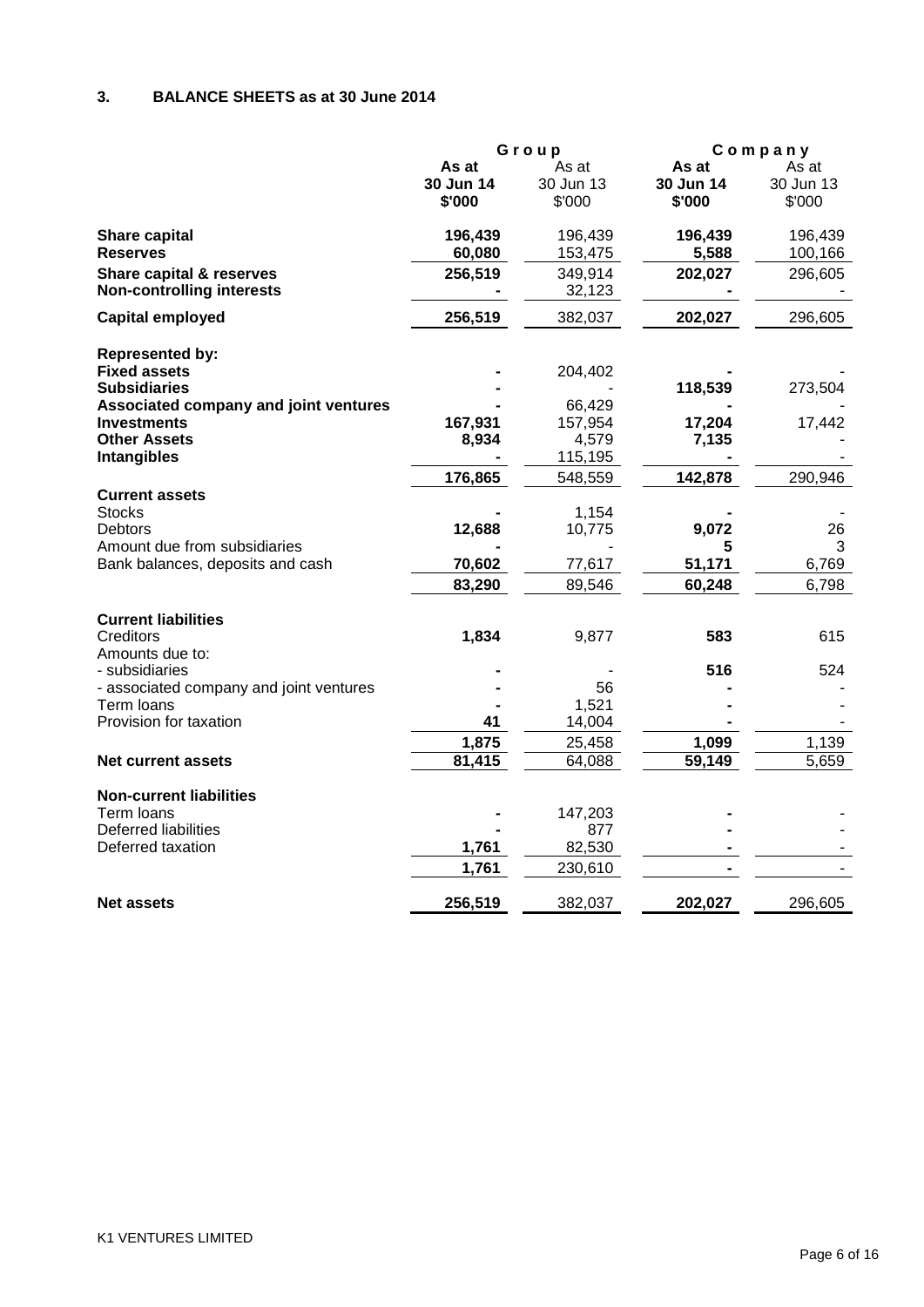### **NOTES TO BALANCE SHEETS**

- 3a. Group's borrowings and debt securities
	- (i) Amount repayable in one year or less, or on demand

| As at 30 Jun 14 |           | As at 30 Jun 13 |           |
|-----------------|-----------|-----------------|-----------|
| <b>Secured</b>  | Unsecured | Secured         | Unsecured |
| \$'000          | \$'000    | \$'000          | \$'000    |
|                 |           | 1.521           |           |

(ii) Amount repayable after one year

| As at 30 Jun 14          |                     | As at 30 Jun 13   |                     |
|--------------------------|---------------------|-------------------|---------------------|
| <b>Secured</b><br>\$'000 | Unsecured<br>\$'000 | Secured<br>\$'000 | Unsecured<br>\$'000 |
|                          |                     |                   |                     |
|                          |                     | 147.203           | -                   |

### (iii) Details of any collateral

The term loans as at 30 June 2013 pertained to debt financing taken up by Helm and were pledged against the assets of Helm. The net book value of the fixed assets and other assets pledged to financial institutions amounted to \$294 million as at 30 June 2013.

### 3b. Net asset value

|                                                                                                |                  | <b>GROUP</b>     |             | <b>COMPANY</b>   |                  |                  |
|------------------------------------------------------------------------------------------------|------------------|------------------|-------------|------------------|------------------|------------------|
|                                                                                                | As at            | As at            |             | As at            | As at            |                  |
|                                                                                                | 30 Jun 14        | 30 Jun 13        | $+/(-)$ %   | 30 Jun 14        | 30 Jun 13        | $+$ /(-)%        |
| Net asset value<br>per ordinary share #<br>Net tangible asset<br>value<br>per ordinary share # | \$0.12<br>\$0.12 | \$0.16<br>\$0.12 | (25.0)<br>- | \$0.09<br>\$0.09 | \$0.14<br>\$0.14 | (35.7)<br>(35.7) |

# Based on issued share capital of 2,165,618,003 ordinary shares as at the end of the financial year (30 June 2013: 2,165,618,003).

#### 3c. Balance sheet review

Group shareholders' funds decreased from \$349.9 million at 30 June 2013 to \$256.5 million at 30 June 2014. The decrease was attributable to the payment of dividends to shareholders in the amount of \$151.6 million offset in part by an increase in comprehensive income of \$58.2 million, driven by currency translation adjustments of \$51.1 million, net profit attributable to shareholders of \$12.8 million, and a downward revaluation of the Group's investment in K12, Inc. of \$6.5 million

Group total assets of \$260.2 million at 30 June 2014 decreased by \$378.0 million compared to the previous year end. The decrease was primarily related to the above mentioned dividends paid to shareholders and the sale of Long Haul Holding Corp ("Helm"). The increase in investments was due to the receipt of common shares of K12, Inc. from Knowledge Universe Holdings ("KUH").

Group total liabilities decreased from \$256.1 million at 30 June 2013 to \$3.6 million at 30 June 2014 as a result of the sale of Helm. The decrease in provision for taxation was also due to the payment of US tax on the gain associated with the sale of the Group's investment in McMoRan Exploration Co. ("MMR").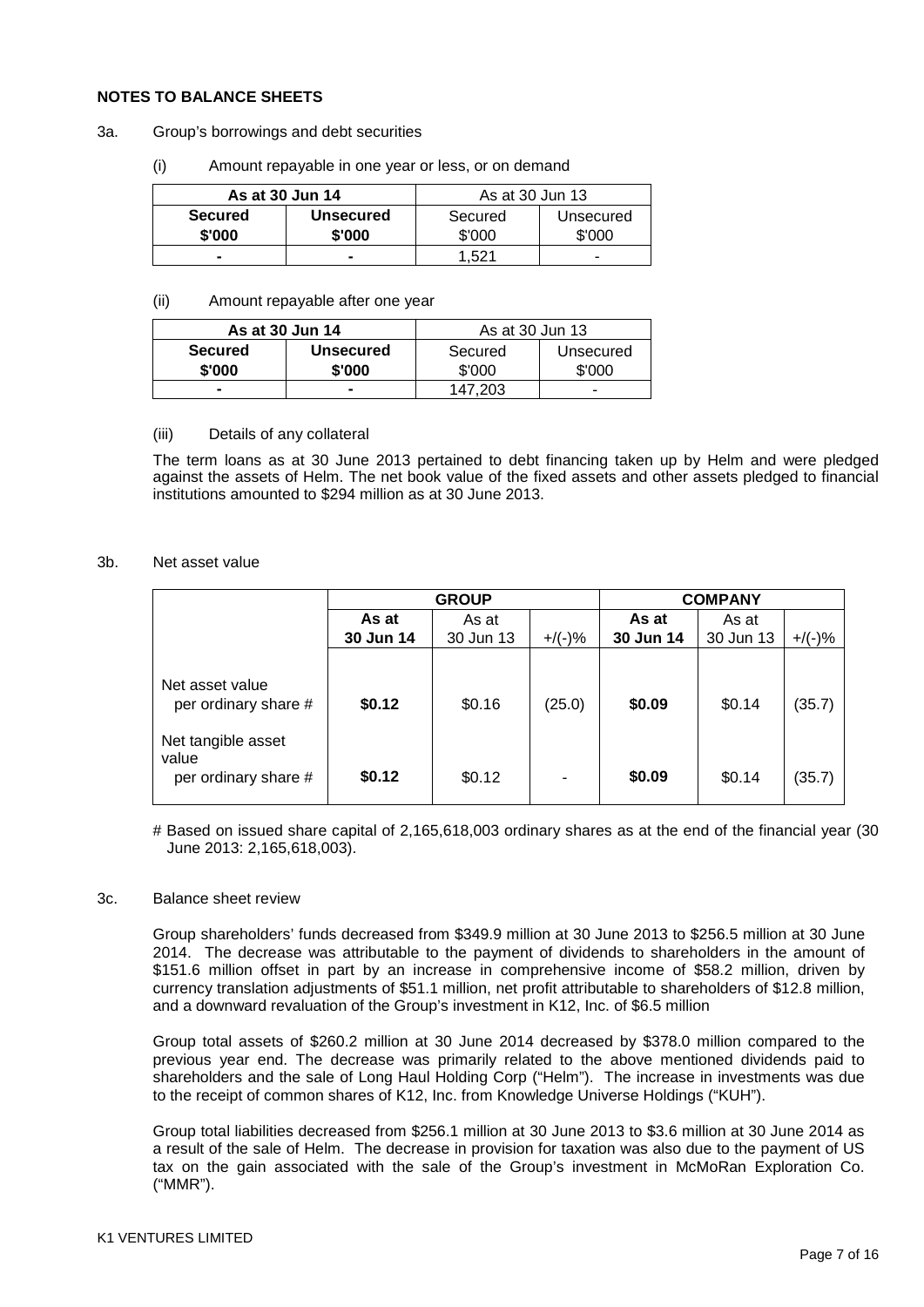# **4. STATEMENTS OF CHANGES IN EQUITY for the year ended 30 June 2014**

## 4a. Statement of Changes in Equity of the Group

|                                                       |                |                 | Attributable to equity holders of the Company |            |                 |                  |                 |
|-------------------------------------------------------|----------------|-----------------|-----------------------------------------------|------------|-----------------|------------------|-----------------|
|                                                       |                |                 | Foreign                                       |            |                 |                  |                 |
|                                                       |                |                 | <b>Exchange</b>                               |            | <b>Share</b>    | Non-             |                 |
|                                                       | <b>Share</b>   | Capital         | <b>Translation</b>                            | Revenue    | Capital &       | controlling      | Capital         |
|                                                       | Capital        | <b>Reserves</b> | <b>Account</b>                                | Reserves   | <b>Reserves</b> | <b>Interests</b> | <b>Employed</b> |
|                                                       | \$'000         | \$'000          | \$'000                                        | \$'000     | \$'000          | \$'000           | \$'000          |
| 2014                                                  |                |                 |                                               |            |                 |                  |                 |
| As at 1 July 2013                                     | 196,439        | (2, 413)        | (72, 048)                                     | 227,936    | 349,914         | 32,123           | 382,037         |
| Total comprehensive (expense)/                        |                |                 |                                               |            |                 |                  |                 |
| income for the year                                   |                |                 |                                               |            |                 |                  |                 |
| Profit for the year                                   |                |                 |                                               | 12,772     | 12,772          | 331              | 13,103          |
| Other comprehensive<br>(expense)/income*              |                | (5,707)         | 51,133                                        |            | 45,426          | (215)            | 45,211          |
| Total comprehensive (expense)/                        |                |                 |                                               |            |                 |                  |                 |
| income for the year                                   |                | (5,707)         | 51,133                                        | 12,772     | 58,198          | 116              | 58,314          |
| Transactions with equity holders,                     |                |                 |                                               |            |                 |                  |                 |
| recorded directly in equity                           |                |                 |                                               |            |                 |                  |                 |
| Distribution to owners                                |                |                 |                                               |            |                 |                  |                 |
| Dividends paid                                        |                |                 |                                               | (151, 593) | (151, 593)      |                  | (151, 593)      |
| Changes in ownership in interests                     |                |                 |                                               |            |                 |                  |                 |
| in subsidiary                                         |                |                 |                                               |            |                 |                  |                 |
| Disposal of subsidiary                                |                | $\blacksquare$  | $\blacksquare$                                |            |                 | (32, 239)        | (32, 239)       |
| <b>Total transactions with owners</b>                 | $\blacksquare$ | $\blacksquare$  | $\overline{\phantom{a}}$                      | (151,593)  | (151,593)       | (32,239)         | (183,832)       |
|                                                       |                |                 |                                               |            |                 |                  |                 |
| As at 30 June 2014                                    | 196,439        | (8, 120)        | (20, 915)                                     | 89,115     | 256,519         | $\blacksquare$   | 256,519         |
| 2013                                                  |                |                 |                                               |            |                 |                  |                 |
| As at 1 July 2012                                     | 196,439        | 8,873           | (72, 450)                                     | 205,850    | 338,712         | 31,233           | 369,945         |
| Total comprehensive (expense)/<br>income for the year |                |                 |                                               |            |                 |                  |                 |
| Profit for the year                                   |                |                 |                                               | 54,570     | 54,570          | 742              | 55,312          |
| Other comprehensive                                   |                | (11, 286)       | 402                                           |            | (10, 884)       | 148              | (10, 736)       |
| (expense)/income*                                     |                |                 |                                               |            |                 |                  |                 |
| Total comprehensive (expense)/                        |                |                 |                                               |            |                 |                  |                 |
| income for the year                                   |                | (11, 286)       | 402                                           | 54,570     | 43,686          | 890              | 44,576          |
| Transactions with equity holders,                     |                |                 |                                               |            |                 |                  |                 |
| recorded directly in equity                           |                |                 |                                               |            |                 |                  |                 |
| Dividend paid                                         |                |                 | $\blacksquare$                                | (32, 484)  | (32, 484)       |                  | (32, 484)       |
| As at 30 June 2013                                    | 196,439        | (2, 413)        | (72, 048)                                     | 227,936    | 349,914         | 32,123           | 382,037         |

∗ Details of other comprehensive income / (expense) have been included in the consolidated statement of comprehensive income.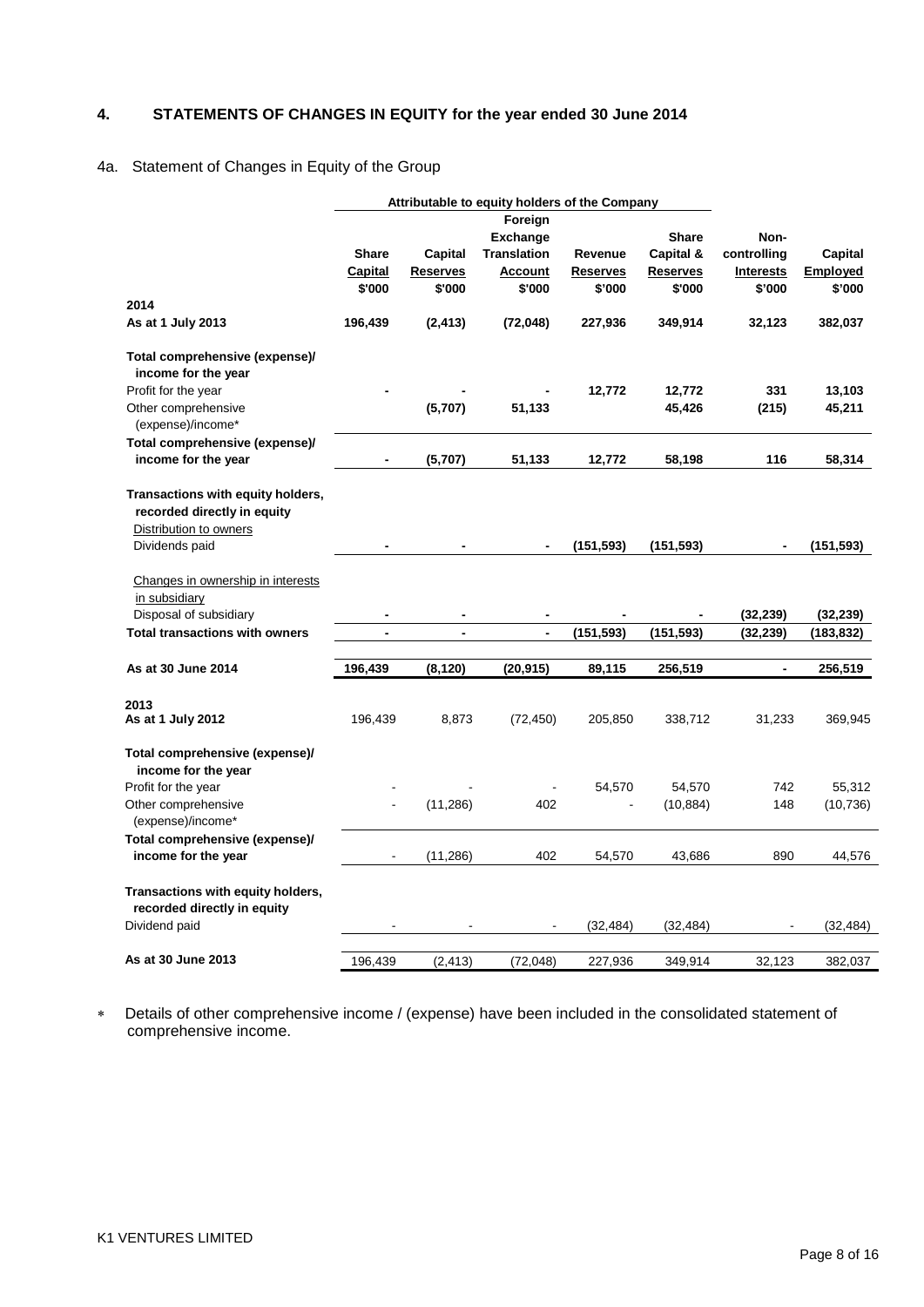### 4b. Statement of Changes in Equity of the Company

|                                                                                    | <b>Share</b><br>Capital<br>\$'000 | Capital<br><b>Reserves</b><br>\$'000 | Revenue<br><b>Reserves</b><br>\$'000 | Total<br>\$'000 |
|------------------------------------------------------------------------------------|-----------------------------------|--------------------------------------|--------------------------------------|-----------------|
| 2014<br>As at 1 July 2013                                                          | 196,439                           | (813)                                | 100,979                              | 296,605         |
| Total comprehensive income/(expense) for the year                                  |                                   |                                      |                                      |                 |
| Profit for the year<br>Other comprehensive expense                                 |                                   | (111)                                | 57,126                               | 57,126<br>(111) |
| Total comprehensive (expense)/income for the year                                  |                                   | (111)                                | 57,126                               | 57,015          |
| Transactions with equity holders,<br>recorded directly in equity<br>Dividends paid |                                   |                                      | (151, 593)                           | (151, 593)      |
| As at 30 June 2014                                                                 | 196.439                           | (924)                                | 6.512                                | 202,027         |
| 2013                                                                               |                                   |                                      |                                      |                 |
| As at 1 July 2012                                                                  | 196,439                           | (295)                                | 119,002                              | 315,146         |
| Total comprehensive income/(expense) for the year                                  |                                   |                                      |                                      |                 |
| Profit for the year                                                                |                                   |                                      | 14,461                               | 14,461          |
| Other comprehensive expense                                                        |                                   | (518)                                |                                      | (518)           |
| Total comprehensive income/(expense) for the year                                  | $\blacksquare$                    | (518)                                | 14,461                               | 13,943          |
| Transactions with equity holders,<br>recorded directly in equity                   |                                   |                                      |                                      |                 |
| Dividend paid                                                                      |                                   |                                      | (32, 484)                            | (32, 484)       |
| As at 30 June 2013                                                                 | 196,439                           | (813)                                | 100,979                              | 296,605         |

## 4c. Share capital

Since 31 March 2014, there was no issue of ordinary shares by the Company.

The k1 Ventures Share Option Scheme 2000 has lapsed. As at 30 June 2014, there was no option (30 June 2013: nil) to take up unissued ordinary shares of the Company.

The issued share capital of the Company as at 30 June 2014 was 2,165,618,003 ordinary shares (30 June 2013: 2,165,618,003 ordinary shares).

As at 30 June 2014, the Company was not holding any treasury shares (30 June 2013: nil).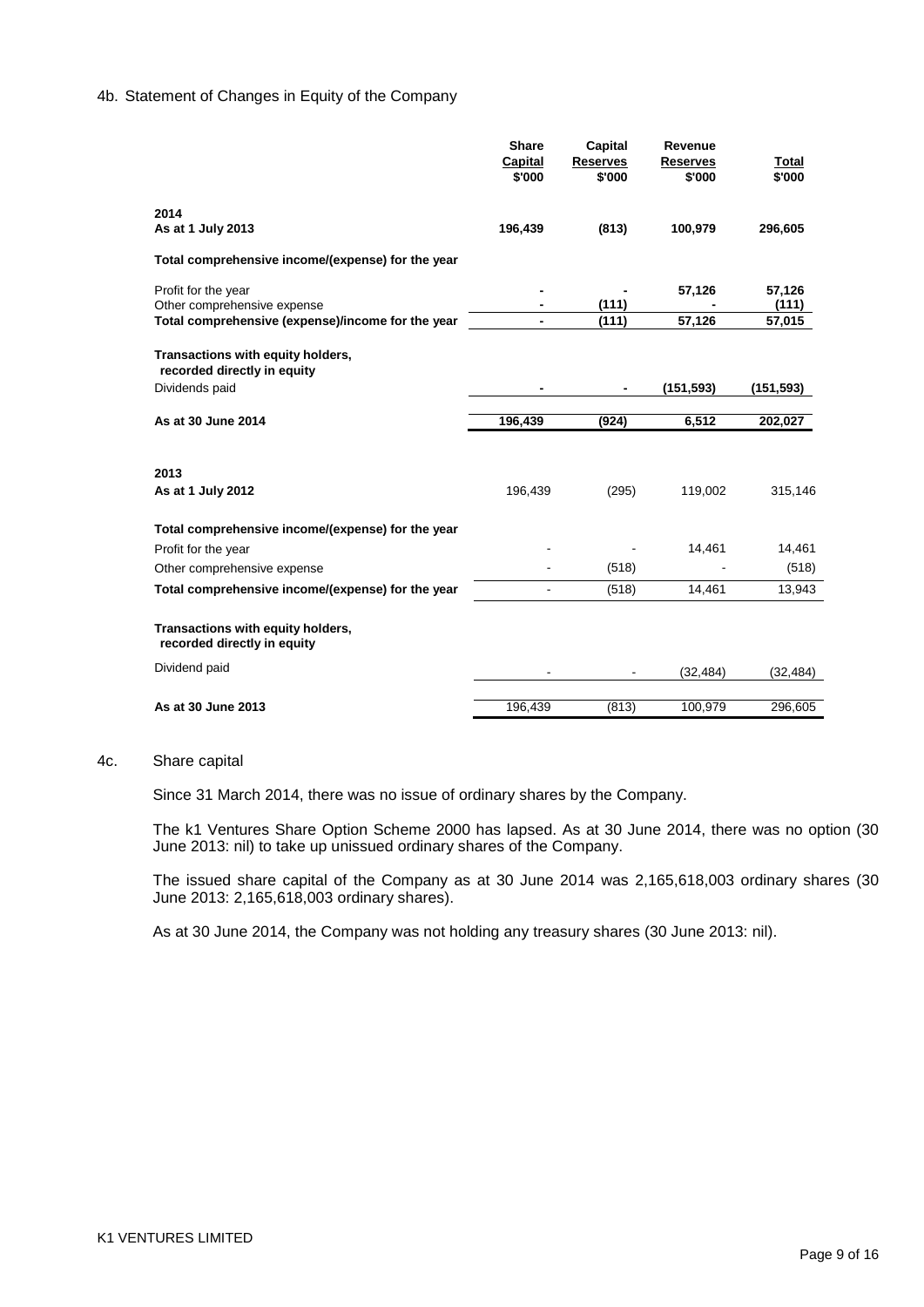# **5. CONSOLIDATED STATEMENT OF CASH FLOWS for the year ended 30 June 2014**

|                                                                    |      | 1 Jul 13   | 1 Jul 12  |
|--------------------------------------------------------------------|------|------------|-----------|
|                                                                    | Note | to         | to        |
|                                                                    |      | 30 Jun 14  | 30 Jun 13 |
|                                                                    |      | \$'000     | \$'000    |
| <b>CASH FLOWS FROM OPERATING ACTIVITIES</b>                        |      |            |           |
| Operating profit/(loss)                                            |      |            |           |
| Continuing operations                                              |      | 25,774     | 64,912    |
| Discontinued operations                                            |      | (3, 114)   | 6,268     |
|                                                                    |      | 22,660     | 71,180    |
| Adjustments:                                                       |      |            |           |
| Depreciation and amortisation                                      |      | 26,579     | 26,617    |
| Amortised debt discount                                            |      | (2,094)    | (1,896)   |
| Investment income (non-cash)                                       |      | (19, 470)  |           |
| Profit on disposal of fixed assets                                 |      | (4, 405)   | (3, 416)  |
| Profit on sale of investments                                      |      | (12)       | (29, 759) |
| Loss on disposal of subsidiary                                     |      | 8,675      |           |
| Cash flow from operations before changes in working capital        |      | 31,933     | 62,726    |
| Working capital changes:                                           |      |            |           |
| <b>Stocks</b>                                                      |      | (3,742)    | 14,986    |
| <b>Debtors</b>                                                     |      | (1,939)    | (1,299)   |
| Creditors                                                          |      | (2,778)    | (93)      |
| Translation of foreign subsidiaries and others                     |      | (991)      | 882       |
| <b>Cash from operations</b>                                        |      | 22,483     | 77,202    |
| Interest paid                                                      |      | (8, 194)   | (9,829)   |
| Income taxes paid                                                  |      | (15, 718)  | (8,808)   |
| Net cash (used)/generated from operating activities                |      | (1, 429)   | 58,565    |
| <b>CASH FLOWS FROM INVESTING ACTIVITIES</b>                        |      |            |           |
| Disposal of subsidiary                                             | 5a   | 153,474    |           |
| Purchase of fixed assets                                           |      | (43,048)   | (58, 946) |
| Proceeds from disposal of fixed assets                             |      | 22,087     | 10,734    |
| Distributions from associated                                      |      |            |           |
| company and joint venture                                          |      | 2,134      | 5,430     |
| Net proceeds from disposal and capital distribution of investments |      | 3,085      | 53,624    |
| Net cash from investing activities                                 |      | 137,732    | 10,842    |
|                                                                    |      |            |           |
| <b>CASH FLOWS FROM FINANCING ACTIVITIES</b>                        |      |            |           |
| Proceeds from term loans                                           |      | 34,366     |           |
| Repayment of term loans                                            |      | (25, 767)  | (1, 487)  |
| Dividends paid to shareholders of the Company                      |      | (151,593)  | (32, 484) |
| Net cash used in financing activities                              |      | (142, 994) | (33, 971) |
| Net (decrease)/increase in cash and cash equivalents               |      | (6, 691)   |           |
|                                                                    |      |            | 35,436    |
| Cash and cash equivalents as at beginning of year                  |      | 77,617     | 41,446    |
| Effects of exchange rate changes on cash and cash equivalents      |      | (324)      | 735       |
| Cash and cash equivalents at end of year                           | 5b   | 70,602     | 77,617    |
| <b>Comprising:</b>                                                 |      |            |           |
| Cash and cash equivalents from continuing operations               |      | 70,602     | 74,949    |
| Cash and cash equivalents from discontinued operations             |      |            |           |
|                                                                    |      |            | 2,668     |
|                                                                    |      | 70,602     | 77,617    |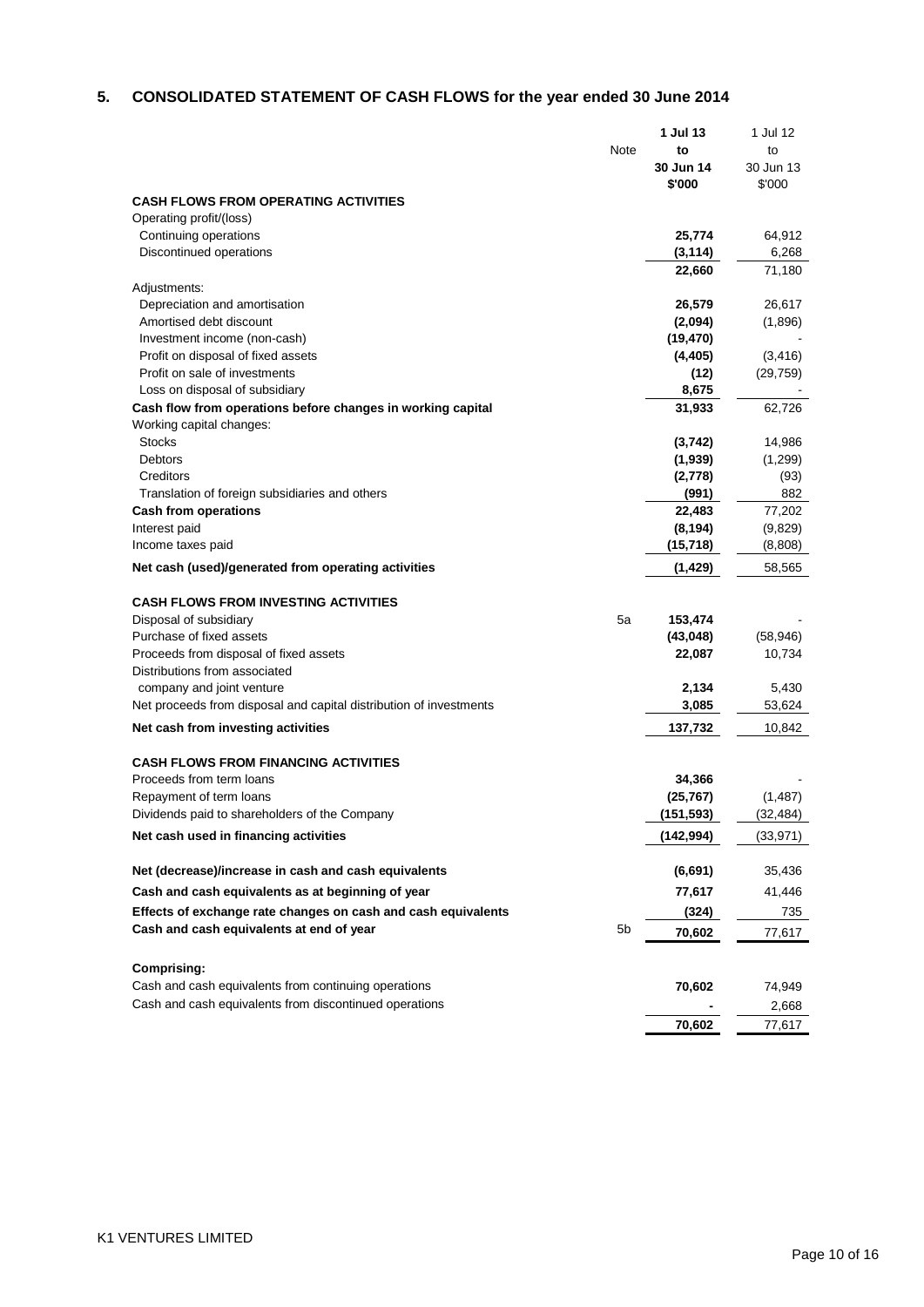# **NOTE TO CONSOLIDATED STATEMENT OF CASH FLOWS**

# 5a. Disposal of Subsidiary

The fair value of net assets and liabilities of a subsidiary disposed were as follows:

|                                                   | As at                   |
|---------------------------------------------------|-------------------------|
|                                                   | 30 Jun 14               |
|                                                   | \$'000                  |
| <b>Fixed assets</b>                               | (202, 196)<br>(70, 773) |
| Associated company                                |                         |
| Intangibles                                       | (113, 643)              |
| Other assets                                      | (3,589)                 |
| <b>Stocks</b>                                     | (4, 912)                |
| <b>Debtors</b>                                    | (8,982)                 |
| Cash and cash equivalents                         | (2,546)                 |
| Creditors                                         | 5,658                   |
| Amount due to associate company and joint venture | 9                       |
| Short term loans                                  | 1,411                   |
| Provision for taxation                            | 1,389                   |
| Long term loans                                   | 154,330                 |
| Deferred taxation                                 | 81,099                  |
| Deferred liabilities                              | 745                     |
| Capital reserve                                   | (413)                   |
| Foreign exchange translation reserve              | (54, 924)               |
| Minority Interest                                 | 32,239                  |
| Net carrying value of assets disposed             | (185,098)               |
| Net loss on disposal                              | 8,675                   |
| Sales proceeds                                    | (176, 423)              |
| Sales proceeds in escrow                          | 20,403                  |
| Net sales proceeds received                       | (156, 020)              |
| Bank balances and cash disposed                   | 2,546                   |
| Cash flow on disposal net of cash disposed        | (153, 474)              |

### 5b. Deposits, bank balances and cash

| <u>s opoono, barin baiariooo aria baoir</u> | As at<br>30 Jun 14<br>\$'000 | As at<br>30 Jun 13<br>\$'000 |
|---------------------------------------------|------------------------------|------------------------------|
| Bank balances, deposits and cash            | 23,675                       | 71,107                       |
| Deposits with related parties               | 46.927                       | 6,510                        |
| Cash and cash equivalents                   | 70,602                       | 77,617                       |

# **6. AUDIT**

The financial statements have not been audited nor reviewed by the Company's auditors.

# **7. AUDITORS' REPORT**

Not applicable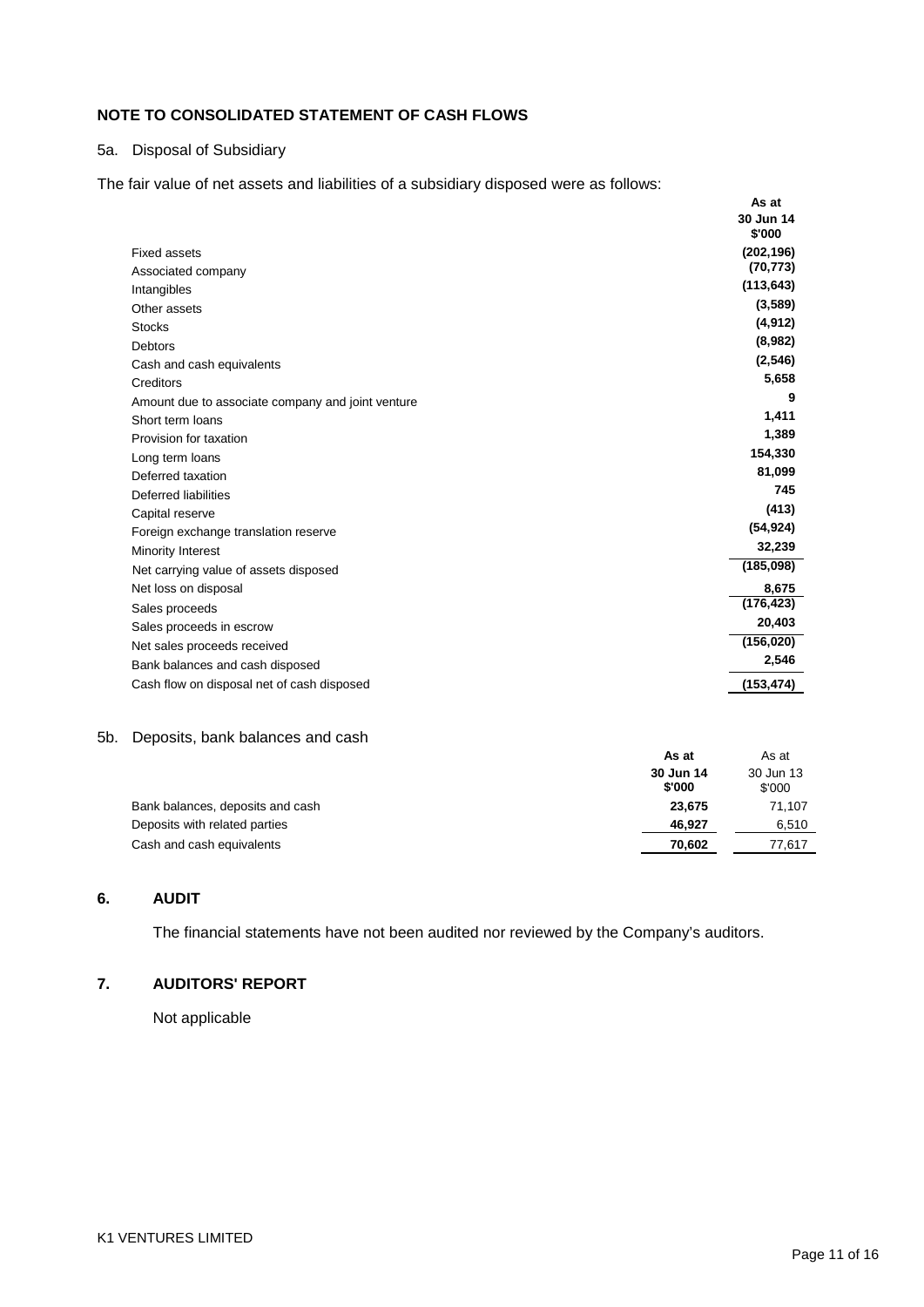## **8. ACCOUNTING POLICIES**

Except as disclosed in paragraph 9 below, the Group has applied the same accounting policies and methods of computation in the financial statements for the current financial year compared with those of the audited financial statements as at 30 June 2013.

## **9. CHANGES IN THE ACCOUNTING POLICIES**

The Group adopted the new/revised FRS and Interpretations of FRS ("INT FRS") that are effective for annual periods beginning on or after 1 July 2013. Changes to the Group's accounting policies have been made as required, in accordance with the transitional provisions in the respective FRS.

The following are the new or amended FRS that is relevant to the Group:

| Amendments to FRS 1   | Presentation of Items of Other Comprehensive Income              |
|-----------------------|------------------------------------------------------------------|
| Amendments to FRS 107 | Disclosure-Offsetting Financial Assets and Financial Liabilities |
| <b>FRS 113</b>        | <b>Fair Value Measurement</b>                                    |

The adoption of the above amended FRS did not result in any substantial impact on the financial statements of the Group.

## **10. REVIEW OF GROUP PERFORMANCE**

Group revenue from continuing operations of \$31.6 million for the year ended 30 June 2014 decreased by \$64.3 million due to a decrease in investment income attributable to KUH of \$8.2 million, and the sale of the Group's investment in MMR in the prior year.

Group operating profit from continuing operations was \$25.8 million for the year ended 30 June 2014 compared to \$64.9 million in the prior year. The decrease was due the gain of \$29.8 million recognized in the prior year as a result of the sale of MMR and a decrease in investment income from KUH. Group EBITDA from continuing operations of \$25.5 million was \$40.2 million below the prior year driven by lower income from investments.

Group taxation from continuing operations of \$5.3 million decreased \$8.7 million as a result of the MMR sale in the prior year. Group profit from continuing operations attributable to shareholders was \$20.1 million compared to \$51.6 million in the previous year.

The results from Helm were accounted for as discontinued operations. The loss from the sale of Helm included a foreign currency translation loss of \$54.9 million.

Including the results from Helm, Group profit attributable to shareholders was \$12.8 million for the year ended 30 June 2014 compared to \$54.6 million in the prior year, and profit per share was 0.59 cents.

In the opinion of the Directors, no factor has arisen between 30 June 2014 and the date of this report which would materially affect the results of the Group and the Company for the year just ended.

### **11. VARIANCE FROM FORECAST STATEMENT**

No forecast for the full year ended 30 June 2014 was previously provided.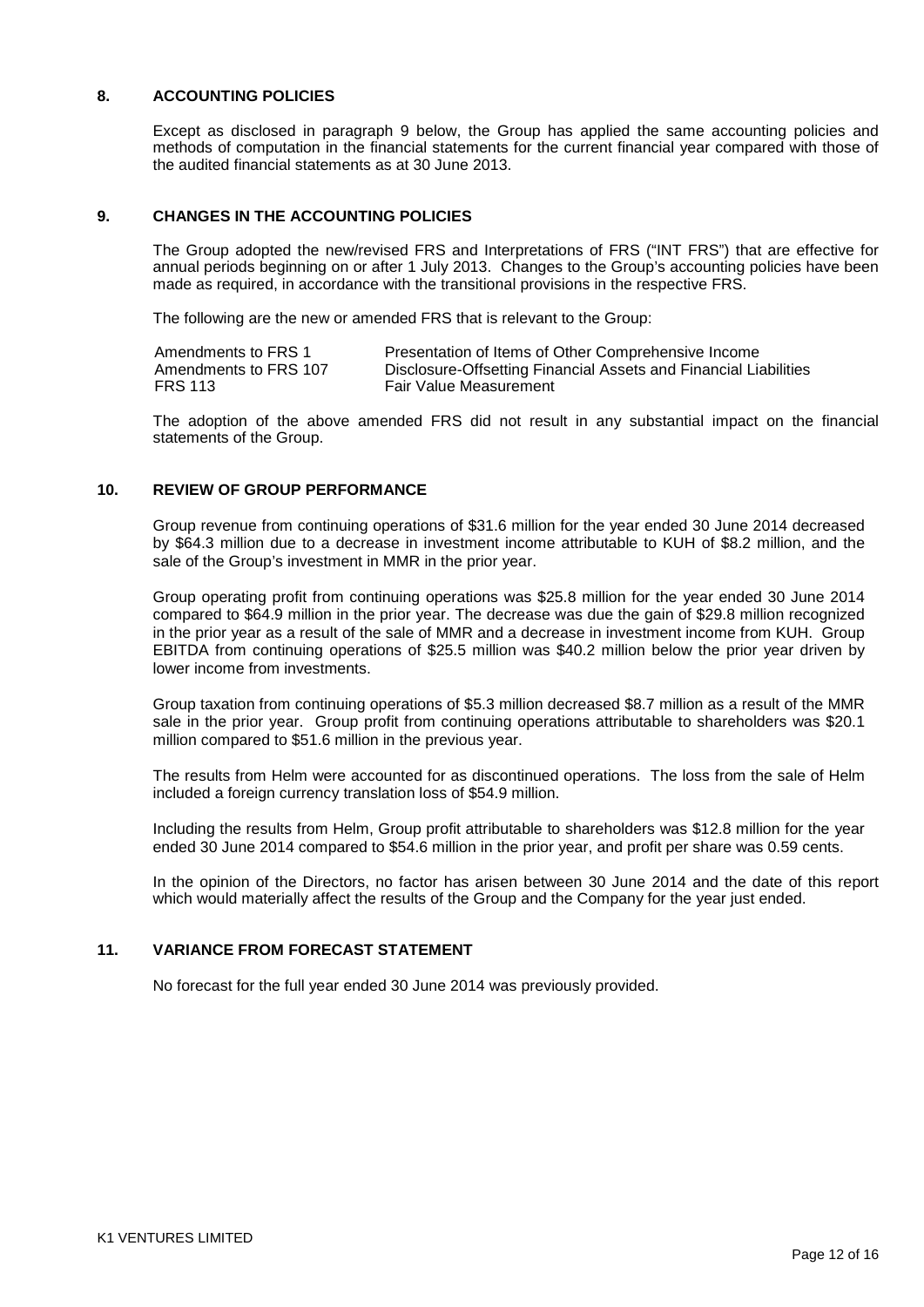## **12. PROSPECTS**

The Board has determined that the Company will not be making any new investments, but will focus its efforts on managing the current portfolio of assets and, at the appropriate time, realizing such assets. This will enable the Company to maximize value from the proceeds from any realization of assets and to return the same to shareholders as appropriate.

### **13. DIVIDEND**

13a. Current Financial Period Reported On

No final dividend has been proposed for the financial year ended 30 June 2014 (2013: 2.0 cents – see para 13b). During the financial year ended 30 June 2014, an interim dividend of 5.0 cents per share (2013: 1.0 cent) had been declared and paid to shareholders on 30 May 2014.

13b. Corresponding Period of the Immediately Preceding Financial Year

For the preceding financial year, a tax exempt one-tier final dividend of 2.0 cents per share in respect of the financial year ended 30 June 2013 was paid on 13 November 2013.

13c. Date Payable

Not applicable

13d. Books Closure Date

Not applicable

13e. Total Annual Dividend

|                       | 1 Jul 13<br>to<br>30 Jun 14<br>\$'000 | 1 Jul 12<br>to<br>30 Jun 13<br>\$'000 |
|-----------------------|---------------------------------------|---------------------------------------|
| Interim dividend      | 108,281                               | 21,656                                |
| Final dividend        |                                       | 43,312                                |
| Total annual dividend | 108,281                               | 64,968                                |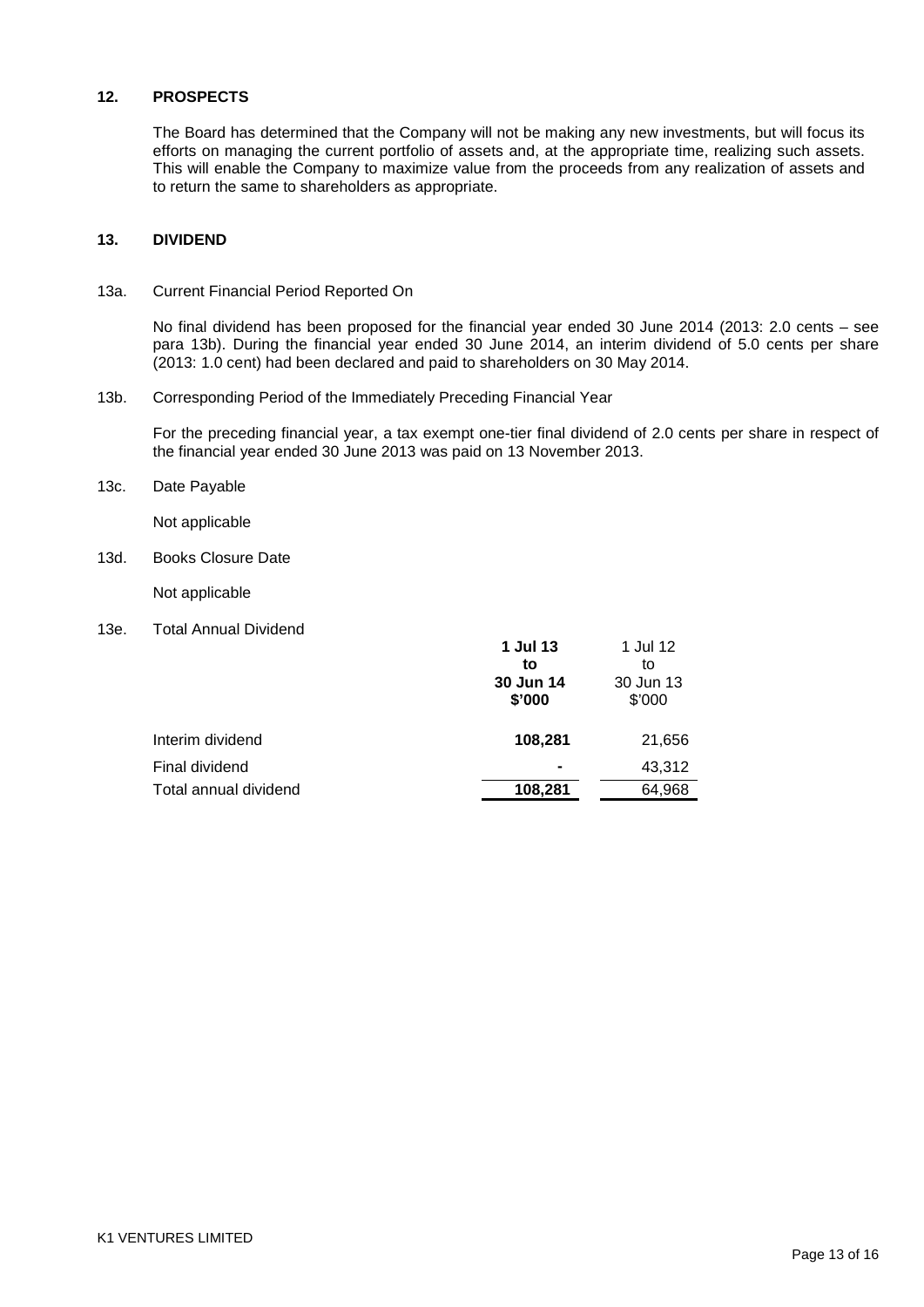# **14. SEGMENT ANALYSIS**

# **Financial year ended 30 June 2014**

|                                                                                     | Continuing<br>operations     | <b>Discontinued</b><br>operations          | <b>Total</b>            |
|-------------------------------------------------------------------------------------|------------------------------|--------------------------------------------|-------------------------|
|                                                                                     | <b>Investments</b><br>\$'000 | <b>Transportation</b><br>Leasing<br>\$'000 | \$'000                  |
| <b>Revenue</b>                                                                      | 31,644                       | 227,523                                    | 259,167                 |
| <b>Segment Results</b>                                                              |                              |                                            |                         |
| Operating profit/(loss)                                                             | 25,774                       | (3, 114)                                   | 22,660                  |
| Finance expenses                                                                    |                              | (9,646)                                    | (9,646)                 |
| Foreign exchange loss                                                               | (324)                        |                                            | (324)                   |
| Share of results of associated<br>company and joint ventures                        |                              | 6,953                                      | 6,953                   |
| Profit/(loss) before tax                                                            | 25,450                       | (5,807)                                    | 19,643                  |
| Taxation                                                                            | (5, 335)                     | (1, 205)                                   | (6, 540)                |
| Profit/(loss) for the year                                                          | 20,115                       | (7,012)                                    | 13,103                  |
|                                                                                     |                              |                                            |                         |
| Attributable to:                                                                    |                              |                                            |                         |
| Shareholders of the Company                                                         | 20,115                       | (7, 343)                                   | 12,772                  |
| Non-controlling interests                                                           |                              | 331                                        | 331                     |
|                                                                                     | 20,115                       | (7,012)                                    | 13,103                  |
| <b>Other information</b>                                                            |                              |                                            |                         |
| Segment assets                                                                      | 260,155                      |                                            | 260,155                 |
| Segment liabilities                                                                 | 3,636                        |                                            | 3,636                   |
| Net assets                                                                          | 256,519                      |                                            | 256,519                 |
| Additions to non-current assets<br>Interest income<br>Depreciation and amortisation | 111<br>1                     | 43,048<br>26,578                           | 43,048<br>112<br>26,579 |
|                                                                                     |                              |                                            |                         |

# **Geographical Information**

|                                                                      | <b>Singapore</b><br>\$'000 | USA<br>\$'000     | Others<br>\$'000 | Total<br>\$'000   |
|----------------------------------------------------------------------|----------------------------|-------------------|------------------|-------------------|
| <b>Continuing operations</b><br>External sales<br>Non-current assets | 85<br>$\blacksquare$       | 31.136<br>159.662 | 423<br>17.203    | 31.644<br>176.865 |
| <b>Discontinued operations</b><br>External sales                     | $\blacksquare$             | 227.523           | ۰                | 227,523           |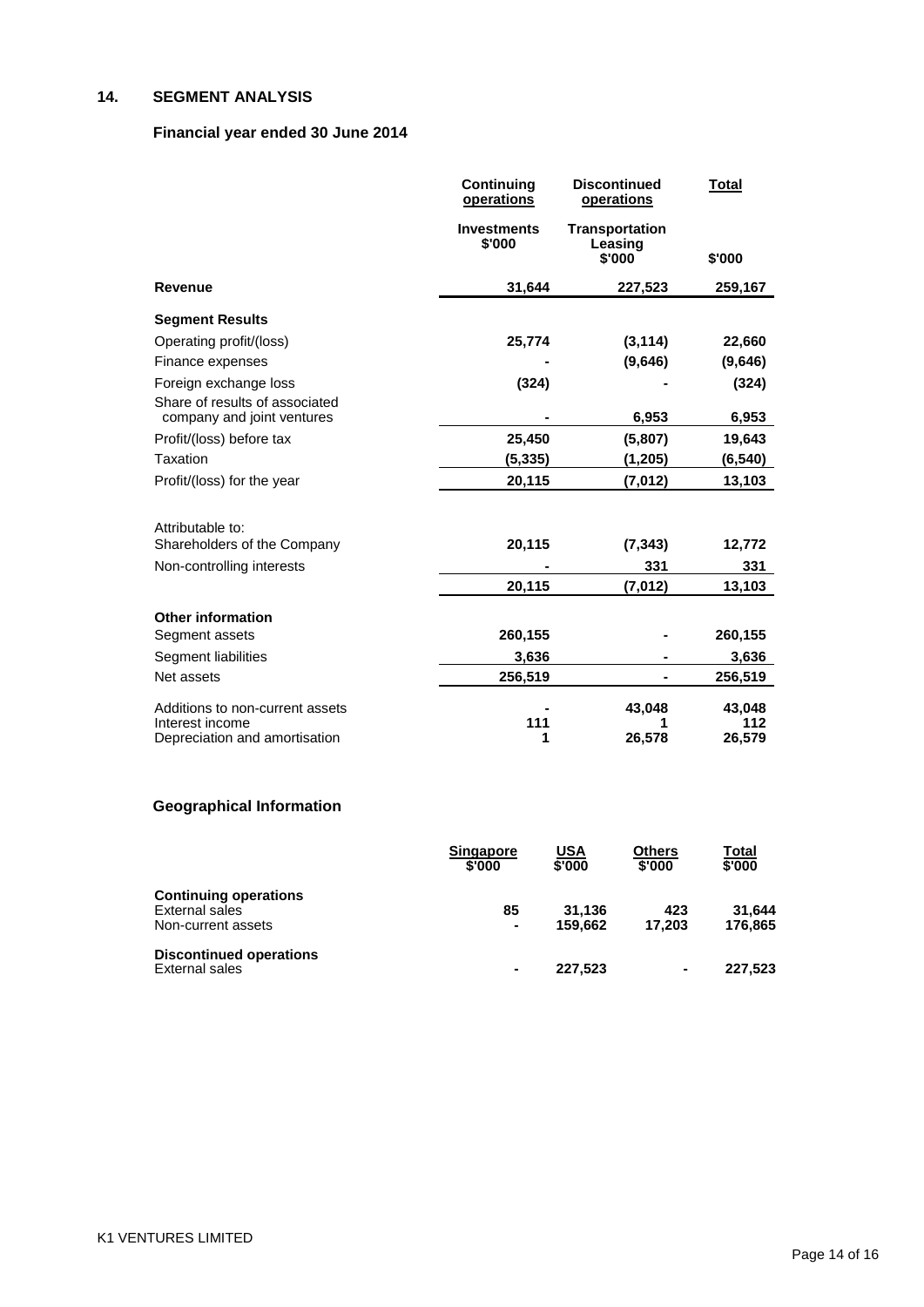### **Financial year ended 30 June 2013**

|                                                         | Continuing<br>operations | Discontinued<br>operations | <b>Total</b> |
|---------------------------------------------------------|--------------------------|----------------------------|--------------|
|                                                         | Investments<br>\$'000    | Transportation<br>Leasing  |              |
|                                                         |                          | \$'000                     | \$'000       |
| <b>Revenue</b>                                          | 95,938                   | 72,051                     | 167,989      |
| <b>Segment Results</b>                                  |                          |                            |              |
| Operating profit                                        | 64,912                   | 6,268                      | 71,180       |
| Finance expenses                                        |                          | (10, 938)                  | (10, 938)    |
| Foreign exchange gain<br>Share of results of associated | 735                      |                            | 735          |
| company and joint ventures                              |                          | 8,158                      | 8,158        |
| Profit before tax                                       | 65,647                   | 3,488                      | 69,135       |
| Taxation                                                | (14,066)                 | 243                        | (13,823)     |
| Profit for the year                                     | 51,581                   | 3,731                      | 55,312       |
| Attributable to:                                        |                          |                            |              |
| Shareholders of the Company                             | 51,581                   | 2,989                      | 54,570       |
| Non-controlling interests                               |                          | 742                        | 742          |
|                                                         | 51,581                   | 3,731                      | 55,312       |
| <b>Other information</b>                                |                          |                            |              |
| Segment assets                                          | 233,303                  | 404,802                    | 638,105      |
| Segment liabilities                                     | 12,683                   | 243,385                    | 256,068      |
| Net assets                                              | 220,620                  | 161,417                    | 382,037      |
| Investment in associated                                |                          |                            |              |
| company and joint ventures                              |                          | 66,429                     | 66,429       |
| Additions to non-current assets                         |                          | 58,946                     | 58,946       |
| Interest income                                         | 50                       | 1                          | 51           |
| Depreciation and amortisation                           |                          | 26,617                     | 26,617       |
|                                                         |                          |                            |              |

### **Geographical Information**

|                                                                        | Singapore<br>\$'000 | USA<br>\$'000     | Others<br>\$'000                                     | Total<br>\$'000   |
|------------------------------------------------------------------------|---------------------|-------------------|------------------------------------------------------|-------------------|
| <b>Continuing operations</b><br>External sales<br>Non-current assets   |                     | 95.174<br>140.513 | 757<br>17.442                                        | 95,938<br>157,955 |
| <b>Discontinued operations</b><br>External sales<br>Non-current assets |                     | 72.051<br>390.604 | $\overline{\phantom{a}}$<br>$\overline{\phantom{a}}$ | 72.051<br>390,604 |

Notes:

- (a) The Group is organised into business units based on their products and services and has two reportable operating segments: Investments and Transportation Leasing. The Group's Investment activities consist of the Group's investments in quoted and unquoted investments. Discontinued operations relate to the Transportation Leasing segment which represents Helm's locomotive and railcar leasing business in North America.
- (b) The Group's two operating segments operate in three main geographical areas. The operating activities and investment activities are predominantly in the USA. There were also investment activities in Hong Kong. Singapore is the home country of the Company and its assets are mainly cash and cash equivalents.
- (c) For the years ended 30 June 2014 and 30 June 2013, no single external customer accounted for 10% or more of the Group's revenue from continuing operations.